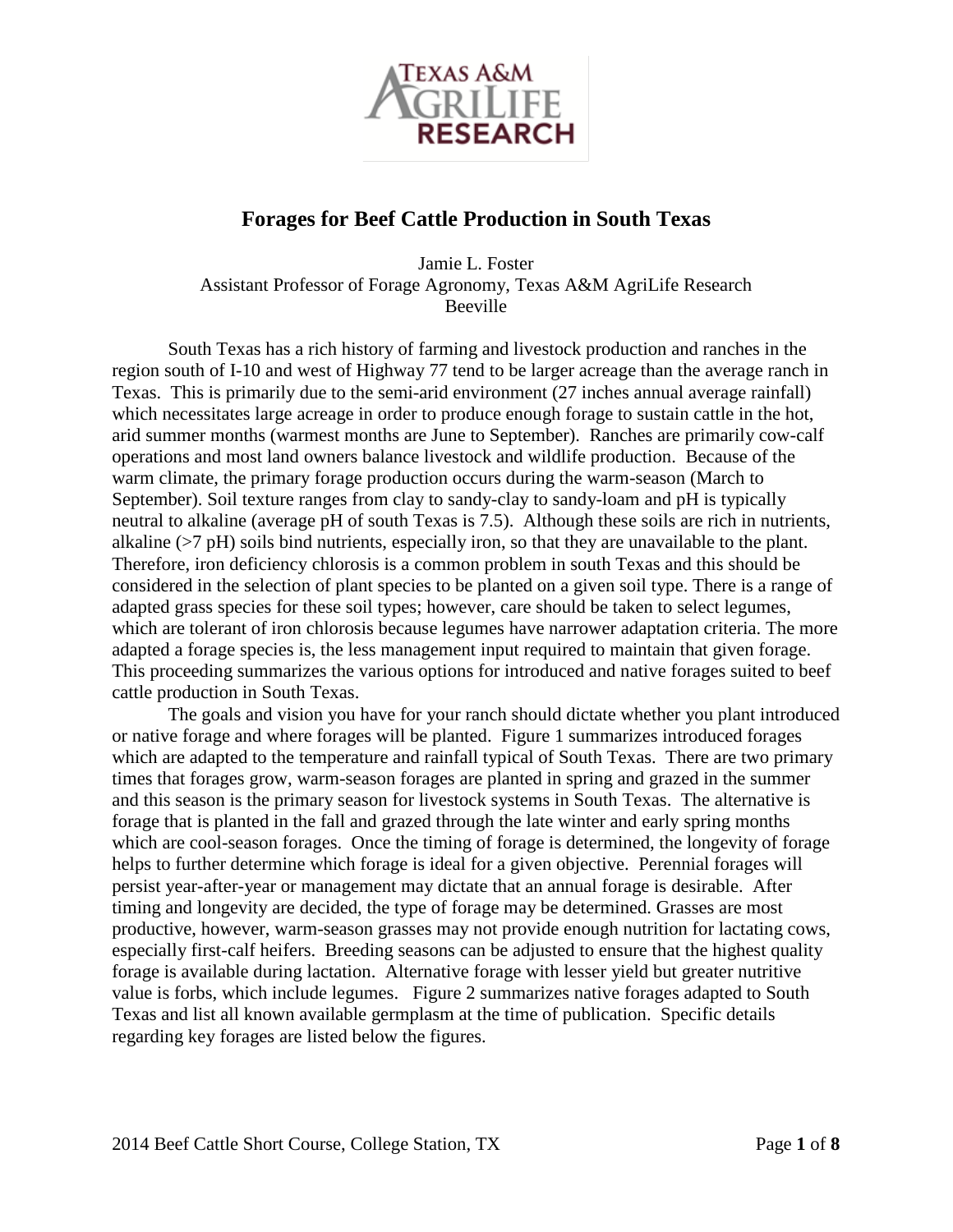

Figure 1. Decision Tree: Introduced Forages for South Texas

c.l. clay loam; loam with 20-30% clay l. loam; 40% clay and silt, 20% sand s.l. sandy loam; loam with 50-70% sand

2014 Beef Cattle Short Course, College Station, TX Page **2** of **8**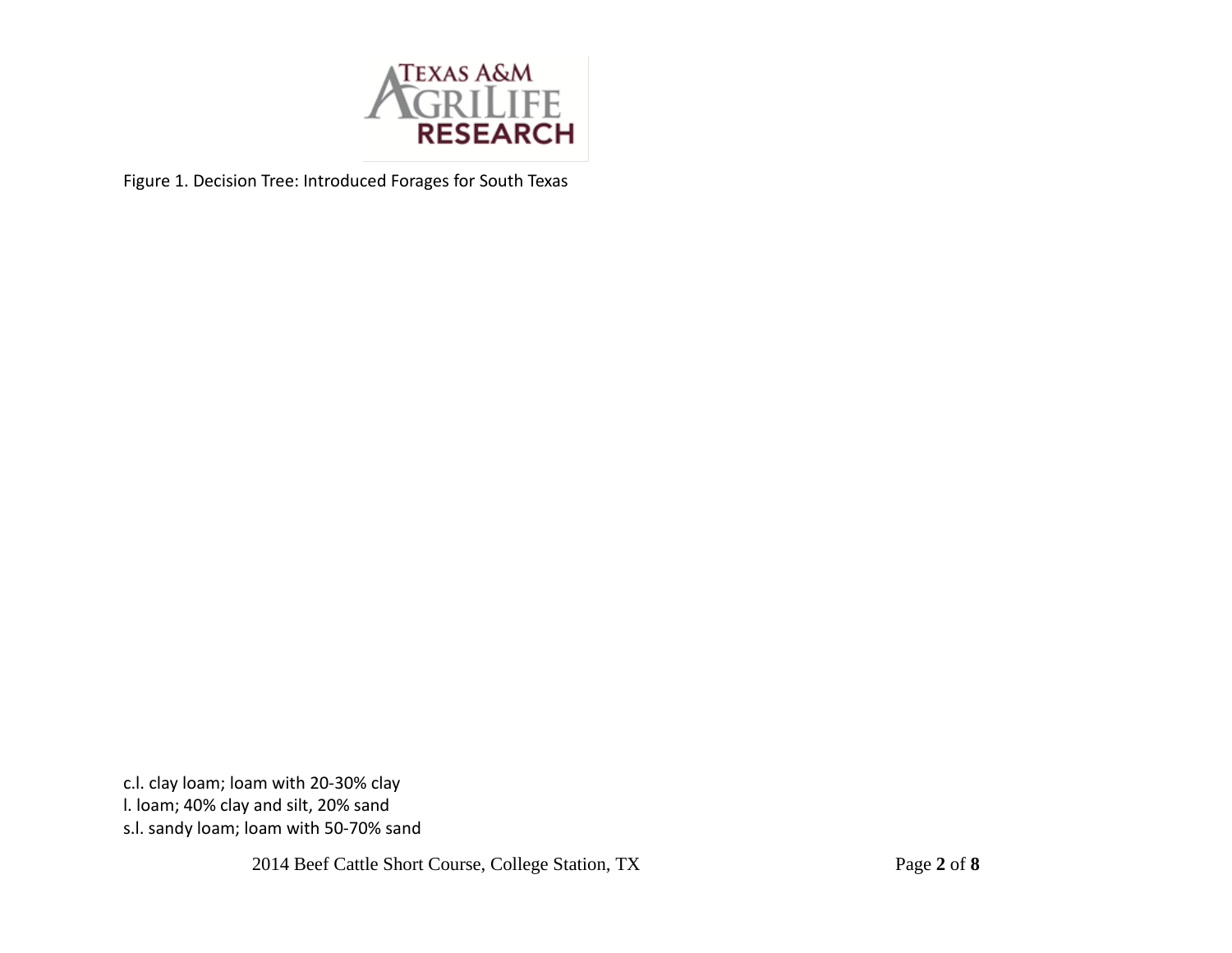

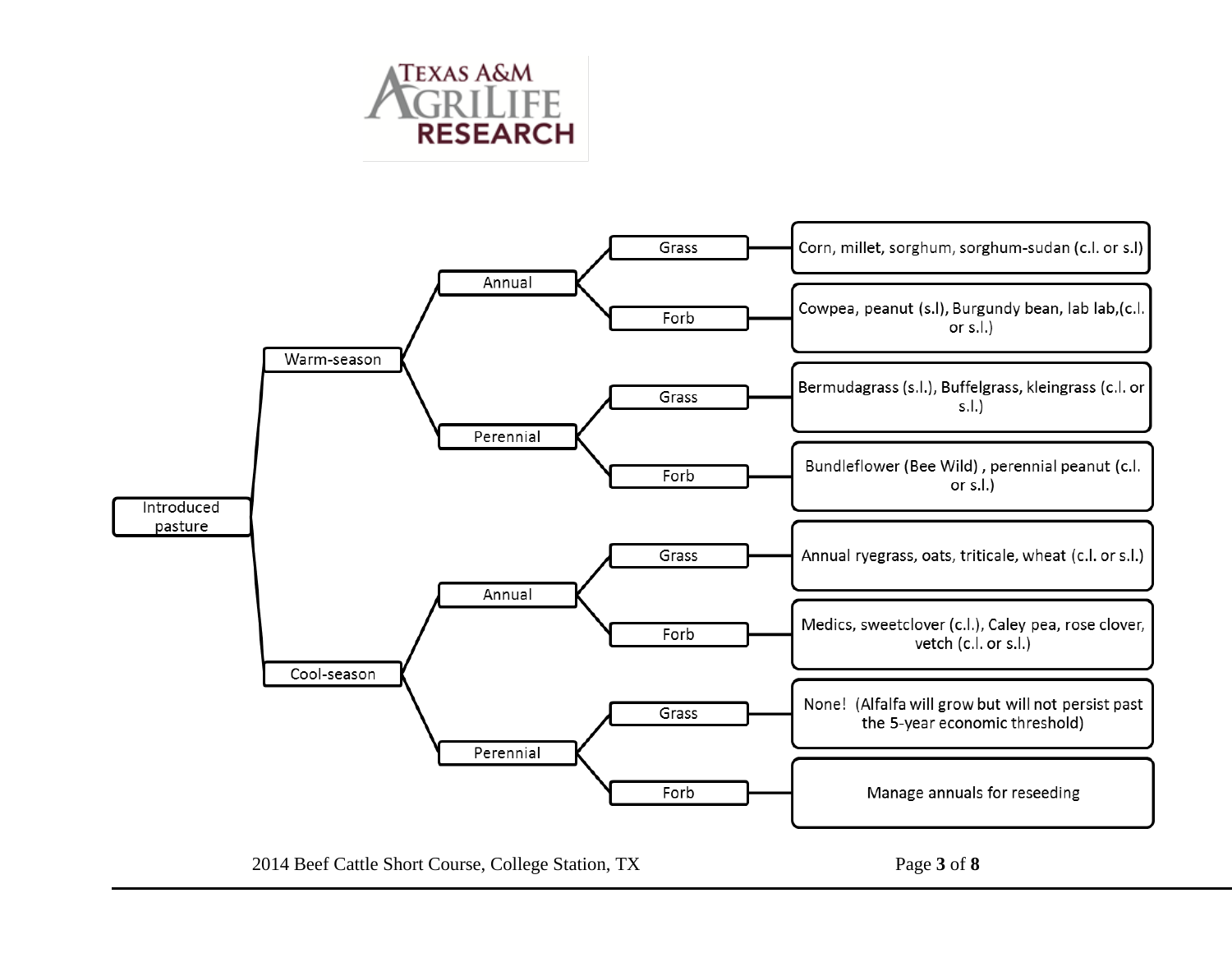

Figure 2. Decision Tree: Native Forages for South Texas

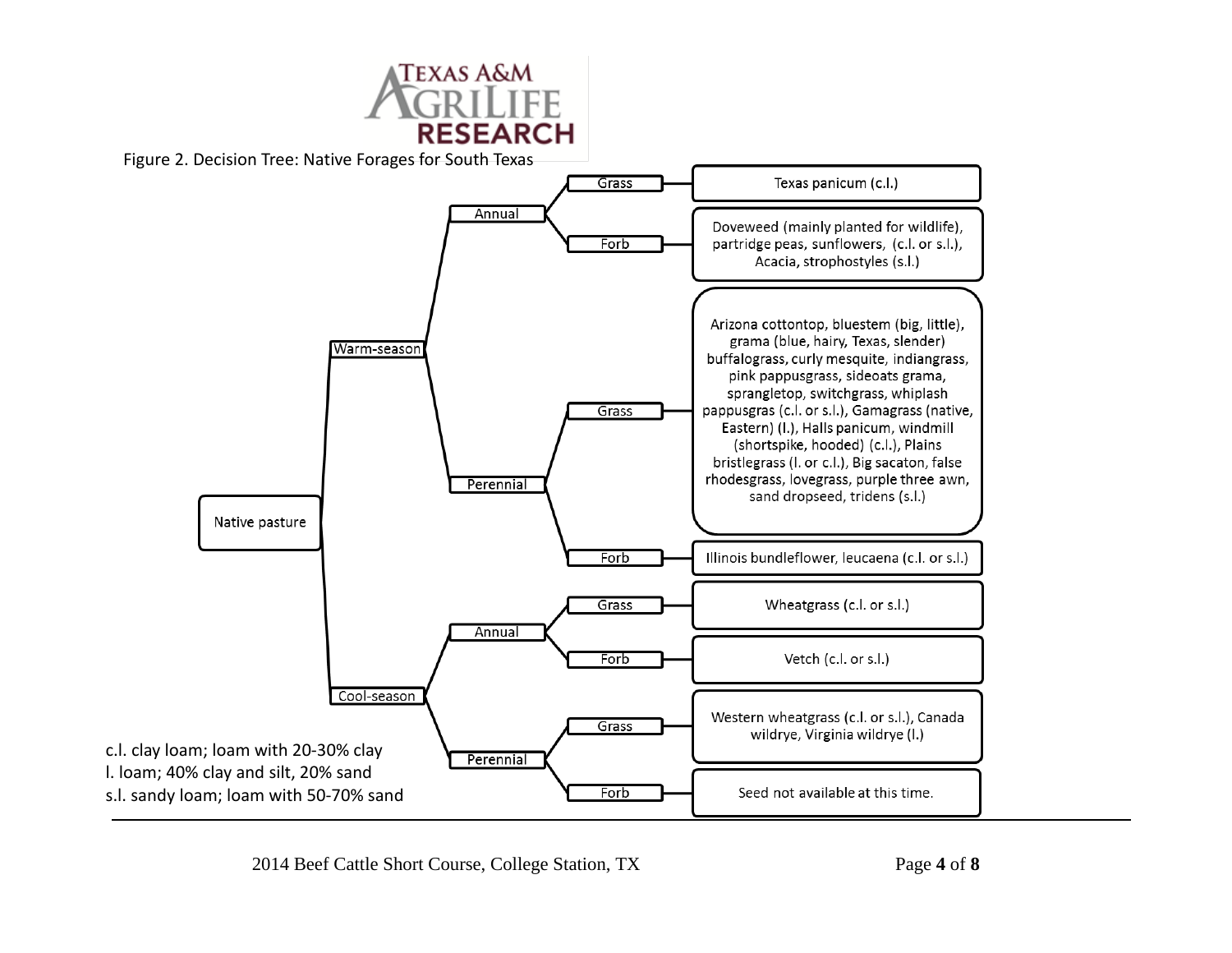# **Introduced Warm-Season Forages**

#### **Grasses**

#### *Annuals*

Sorghums, Sudangrass, and Sorghum × Sudangrass Hybrids (*Sorghum bicolor*): These are primarily planted for hay, haylage, or silage, but are sometimes grazed. Nitrate or prussic acid problems when harvested after drought or the first frost. Residue from sorghum harvest is acceptable for livestock when chemical labels allow.

#### *Perennials*

Bermudagrass (*Cynodon dactylon*): This perennial can be cultivated from seed or sprigs and is commonly grown for hay. Confined to the eastern part of south Texas unless irrigated. Requires large N inputs unless cool-season legumes are utilized as part of the system. Among hybrid cultivars 'Tifton 85' is higher yielding and greater forage quality than 'Coastal' even though this grass appears stemmier. 'Jiggs' has shown susceptibility to leaf diseases, but is still commonly managed in South Texas. Seed mixtures are a more economical alternative to sprigged hybrids, however, yield will be slightly less.

Kleingrass (*Panicum coloratum*): Adapted to the northern part of south Texas where at least 25 inches of rain falls annually. Kleingrass is more productive than bermudagrass under low fertility inputs and is more drought tolerant than bermudagrass. However, kleingrass cannot be grazed/hayed as low to the ground as bermudagrass and is a 'bovine only' grass due to the potential of kleingrass toxicosis.

Buffelgrass (*Pennisetum ciliare*): Historically this grass was one of the most widely grown introduced grass in the region because of its drought tolerance. Planting dehulled seed will improve establishment success. Both 'Laredo' and 'Pecos' cultivars are blight tolerant, and Pecos is suspected to have greater cold tolerance. This is an excellent option for beef cattle, however, it is invasive in arid regions so care (cultural practices) should be taken on the ranch where it is grown.

# **Legumes**

# *Annuals*

Cowpea (*Vigna unguiculata*): Also known as black-eyed peas, this is a widely adapted legume and 'Iron and Clay' grows well with slight susceptibility to iron deficiency chlorosis.

Lablab (*Lablab purpueus*): Is a perennial that is grown as an annual in south Texas because it lacks cold tolerance. This is an excellent option for wildlife plots. Currently, 'Rongai', 'Tecomate', and 'Rio Verde' are available cultivars.

# *Perennials*

Bundleflower (*Desmanthus* sp.): 'BeeWild' is widely planted in wildlife food plots. This hardy perennial is a blend which establishes quickly and is a preferred browsing species for wildlife.

Perennial peanut (*Arachis glabrata*): Sprig planted and a lengthy establishment period. Good for grazing or hay production and quality is similar to that of alfalfa.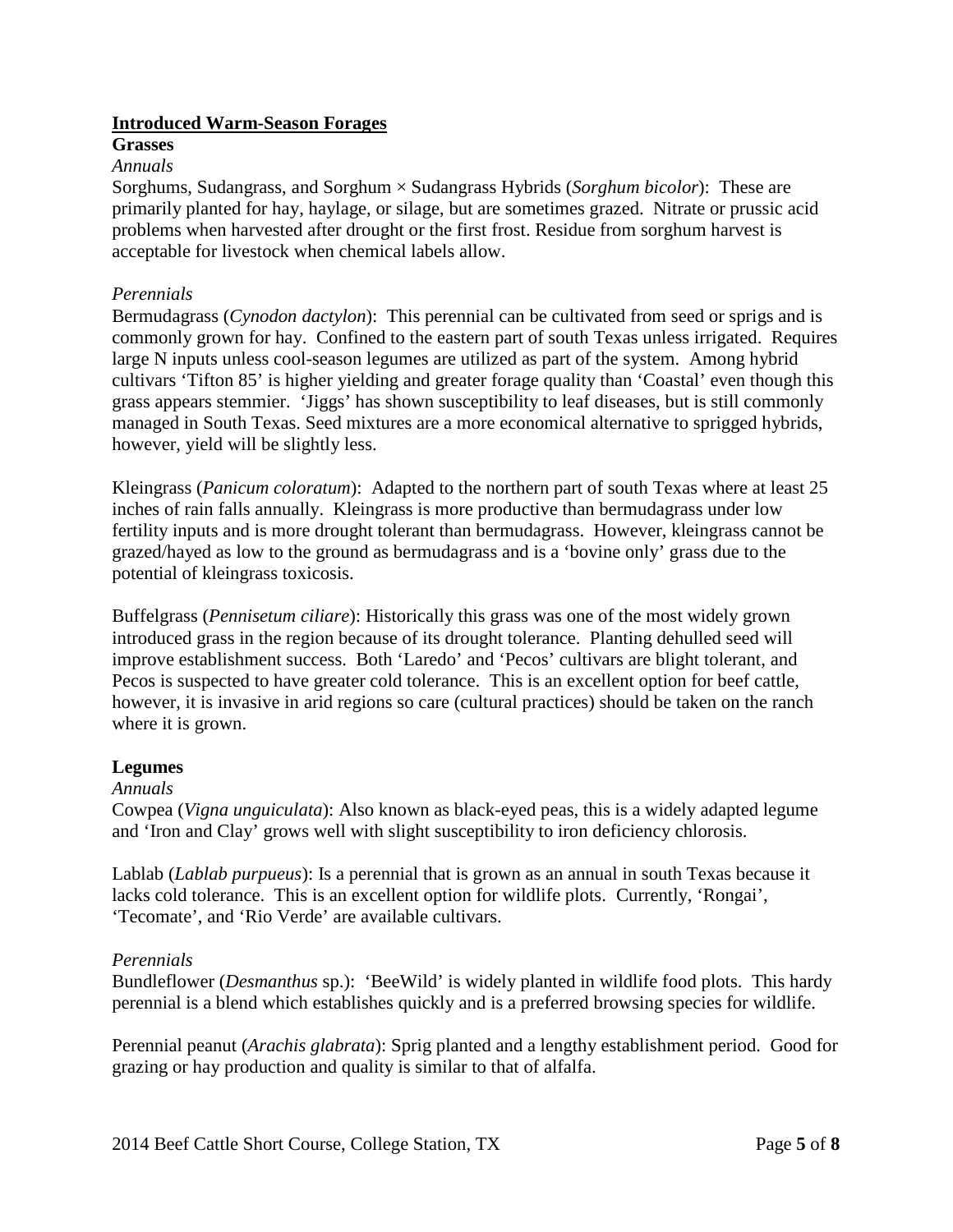# **Introduced Cool-Season Forages**

#### **Grasses**

Annual ryegrass (*Lolium multiflorum*): Because of the warm winters and limited rainfall, annual ryegrass performs best on cultivated land versus overseeding onto existing perennial warmseason grass pastures. Matures later than the small grains so it will provide 4 to 6 weeks longer grazing season in the spring.

Oats (*Avena sativa*): Preparation should begin early for planting oats as they are most productive when the seed bed is well prepared. Oats are early maturing and require more water than the other small grains. When overseeded with 10-15 lb/ac of annual ryegrass the grazing season can be extended (Ocumpaugh, 1988).

Triticale (x *Triticosecale* Wittm.): Extremely drought tolerant and cultivars with disease resistance are available. This hybrid is an excellent option for grazing.

Wheat (*Triticum aestivum*): This is the least productive for forage production; however, grazing and then harvesting the grain is a popular practice.

#### **Legumes**

Burr medic (*Medicago polymorpha* and *M. minima*): 'Armadillo' is adapted to central and south Texas. Naturalized plant with excellent reseeding potential. 'Devine' little burr medic will tolerate alkaline soils and produces more than other medics in the northern boundary of the region.

Sweetclover (*Melilotus alba* cv. Hubam and *M. officinalis* cv. Madrid): Hubam has white flowers and grows taller than the yellow-flowered Madrid. Coumarin causes a bitter taste, but animals will adapt to this low palatability forage over time. Grows well in south Texas' alkaline soils and is a good option for interseeding with oats or other annual cool-season grasses.

Caley pea (*Lathyrus hirsutus*): Tolerates heavy clay soils.

Rose clover (*Trifolium hirtum*): Tolerates alkaline soil as long as the site is well drained. Productive in low rainfall areas as compared to other clovers.

Vetch (*Vicia*): Many types available, including some natives. This forage legume will tolerate a wide range of soil types, including alkaline, clay soils. It is a climbing legume and is not the most tolerant of grazing pressure.

Alfalfa (*Medicago sativa*): More risk than clovers or medics because of cotton root rot and it usually requires irrigation in south Texas.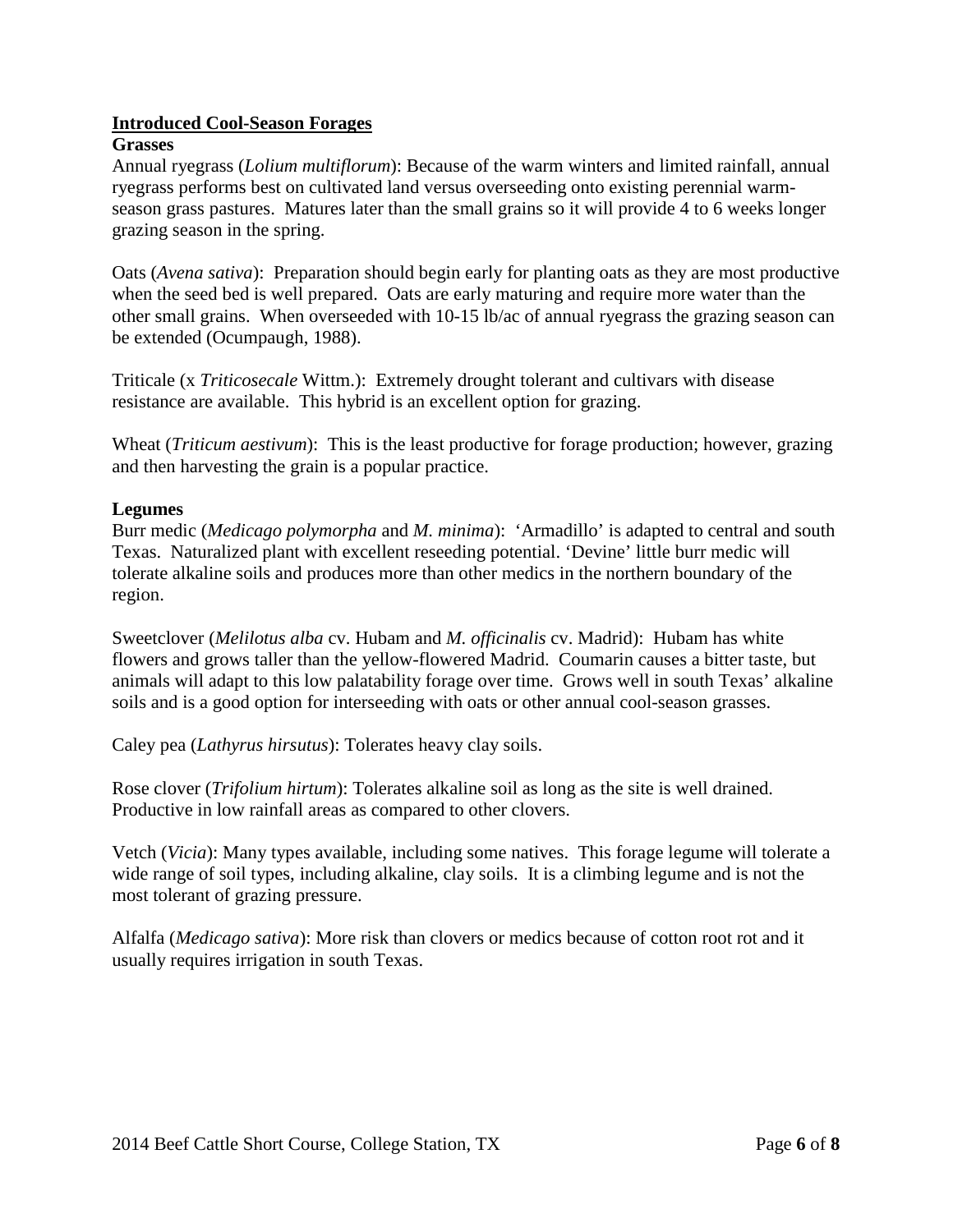# **Native Warm-Season Forages**

Native seed is sown as seed mixtures which include early successional plants which quickly establish ground cover to prevent weeds and then allow for establishment of a greater number of species in a stable, long-term plant community.

# **Grasses**

#### *Annuals*

Texas panicum (*Panicum texanum*): Early successional species which is recommended in mixtures to establish cover quickly.

#### *Perennials*

Arizona cottontop (*Digitaria californica*): Excellent forage, but not as tolerant of grazing as bluestems.

Big (*Andropogon gerardii*) and little (*Schizachyrium scoparium*) bluestem: Stable ecosystem species which is preferred by livestock. Commonly the dominate grasses of rangelands in the region.

Curly mesquite (*Hilaria belangeri*): Spreads through stolons and is commonly a dominate species, especially on clay, alkaline soils.

Indiangrass (*Sorghastrum nutans*): A very tall growing grass that is less dense when grazed. It is a good forage grass, but as a bunchgrass it provides cover for wildlife when it is protected from grazing.

Switchgrass (*Panicum virgatum*): Early in the growing season this species provides excellent forage quality, later in the season it matures and cattle will not graze if given other options. The seed provides wildlife food.

Shortspike and hooded windmill grass (*Chloris* spp.): Early successional species which is recommended in mixtures to establish cover quickly.

# **Legumes**

#### *Annuals*

Partridge pea (*Chamaecrista fasciculata*): Early successional species with a long growing season. Produces high seed yield for wildlife.

# *Perennials*

Leucaena (*Leucaena* sp.): 'K-636' is a very well adapted cultivar because it is a native in the humid subtropical region of far south Texas. Difficult to establish from seed and transplanted seedlings are recommended. Therefore, establishment is expensive. Mimosine toxicity can be a problem; however, this is prevented when adapted animals are grazed or remedied with an oral inoculant of rumen fluid from an adapted animal. There is limited grazing of leucaena in Texas and locating rumen fluid for inoculation may be difficult.